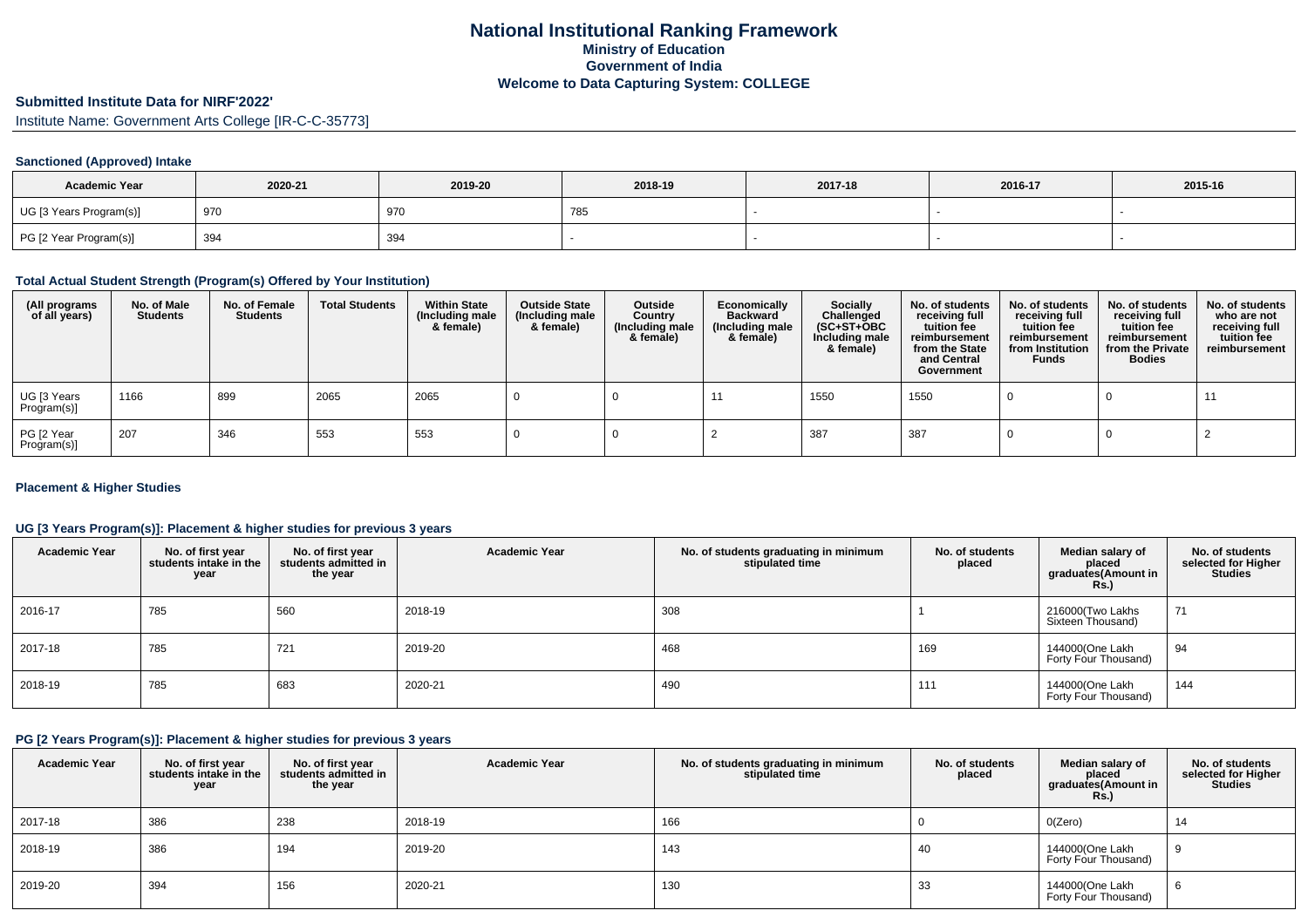#### **Financial Resources: Utilised Amount for the Capital expenditure for previous 3 years**

| <b>Academic Year</b>                                                                                 | 2020-21                           |                                                                         | 2018-19                                 |  |  |  |  |  |  |  |
|------------------------------------------------------------------------------------------------------|-----------------------------------|-------------------------------------------------------------------------|-----------------------------------------|--|--|--|--|--|--|--|
|                                                                                                      | <b>Utilised Amount</b>            | <b>Utilised Amount</b>                                                  | <b>Utilised Amount</b>                  |  |  |  |  |  |  |  |
| Annual Capital Expenditure on Academic Activities and Resources (excluding expenditure on buildings) |                                   |                                                                         |                                         |  |  |  |  |  |  |  |
| Library                                                                                              | 200000 (Two Lakhs)                | 250000 (Two Lakhs Fifty Thousand)                                       | 200000 (Two Lakhs)                      |  |  |  |  |  |  |  |
| New Equipment for Laboratories                                                                       | 250000 (Two Lakhs Fifty Thousand) | 199995 (One Lakh Ninety Nine Thousand Nine Hundred and<br>Ninety Five ) | 175000 (One Lakh Seventy Five Thousand) |  |  |  |  |  |  |  |
| Other expenditure on creation of Capital Assets (excluding<br>expenditure on Land and Building)      | 0 (Zero)                          | 0 (Zero)                                                                | 0 (Zero)                                |  |  |  |  |  |  |  |

# **Financial Resources: Utilised Amount for the Operational expenditure for previous 3 years**

| <b>Academic Year</b>                                                                                                                                                                            | 2020-21                                                                         | 2019-20                                                                                            | 2018-19                                                                                 |  |  |  |  |  |  |  |
|-------------------------------------------------------------------------------------------------------------------------------------------------------------------------------------------------|---------------------------------------------------------------------------------|----------------------------------------------------------------------------------------------------|-----------------------------------------------------------------------------------------|--|--|--|--|--|--|--|
|                                                                                                                                                                                                 | <b>Utilised Amount</b>                                                          | <b>Utilised Amount</b>                                                                             | <b>Utilised Amount</b>                                                                  |  |  |  |  |  |  |  |
| <b>Annual Operational Expenditure</b>                                                                                                                                                           |                                                                                 |                                                                                                    |                                                                                         |  |  |  |  |  |  |  |
| Salaries (Teaching and Non Teaching staff)                                                                                                                                                      | 141530153 (Fourteen Crore Fifteen Lakhs Thirty Thousand<br>and One Fifty Three) | 139869989 (Thirteen Crores Ninety Eight Lakhs Sixty Nine<br>Thousand Nine Hundred and Eighty Nine) | 107805486 (Ten Crores Seventy Eight Lakhs Five Thousand<br>Four Hundred and Eighty Six) |  |  |  |  |  |  |  |
| Maintenance of Academic Infrastructure or consumables and<br>other running expenditures (excluding maintenance of hostels<br>and allied services, rent of the building, depreciation cost, etc) | 624857 (Six Lakhs Twenty Four Thousand Eight Hundred and<br>Fifty Seven)        | 817967 (Eight Lakhs Seven Thousand Nine Hundred and Sixty<br>Seven)                                | 546517 (Five Lakhs Forty Six Thousand Five Hundred and<br>Seventeen)                    |  |  |  |  |  |  |  |
| Seminars/Conferences/Workshops                                                                                                                                                                  | 0 (Zero)                                                                        | $0$ (Zero)                                                                                         | 0 (Zero)                                                                                |  |  |  |  |  |  |  |

# **PCS Facilities: Facilities of physically challenged students**

| 1. Do your institution buildings have Lifts/Ramps?                                                                                                         | Yes, more than 60% of the buildings |
|------------------------------------------------------------------------------------------------------------------------------------------------------------|-------------------------------------|
| 2. Do your institution have provision for walking aids, including wheelchairs and transportation from one building to another for<br>handicapped students? | No                                  |
| 3. Do your institution buildings have specially designed toilets for handicapped students?                                                                 | Not available                       |

# **Faculty Details**

| Srno | Name                              | Age | Designation                | Gender | Qualification | <b>Experience (In</b><br>Months) | <b>Currently working</b><br>with institution? | <b>Joining Date</b> | <b>Leaving Date</b>      | <b>Association type</b> |
|------|-----------------------------------|-----|----------------------------|--------|---------------|----------------------------------|-----------------------------------------------|---------------------|--------------------------|-------------------------|
|      | <b>THANIGAIMANI K</b>             | 40  | <b>Assistant Professor</b> | Male   | Ph.D          | 99                               | Yes                                           | 15-10-2015          | $- -$                    | Regular                 |
|      | <b>THOMAS JOSEPH</b><br>PRAKASH J | 51  | <b>Assistant Professor</b> | Male   | Ph.D          | 300                              | Yes                                           | 01-07-2014          | $- -$                    | Regular                 |
|      | SUJATHA J                         | 35  | <b>Assistant Professor</b> | Female | Ph.D          | 132                              | Yes                                           | 28-02-2012          | $\overline{\phantom{a}}$ | Regular                 |
|      | MUMTAJ A                          | 42  | <b>Assistant Professor</b> | Female | <b>NET</b>    | 204                              | Yes                                           | 13-08-2013          | $\sim$                   | Regular                 |
|      | ANANTHAVALLI N                    | 56  | Associate Professor        | Female | Ph.D          | 384                              | Yes                                           | 20-07-2010          | $- -$                    | Regular                 |
|      | <b>RAMAPRIYA V</b>                | 50  | <b>Assistant Professor</b> | Female | M. Phil       | 252                              | Yes                                           | 18-02-2008          | $\sim$                   | Regular                 |
|      | RAMKUMAR B                        | 49  | <b>Assistant Professor</b> | Male   | Ph.D          | 326                              | Yes                                           | 14-08-2012          | $\overline{\phantom{a}}$ | Regular                 |
|      | KALVIKKARASI S                    | 43  | <b>Assistant Professor</b> | Female | M. Phil       | 192                              | Yes                                           | 24-07-2012          | $\overline{\phantom{a}}$ | Regular                 |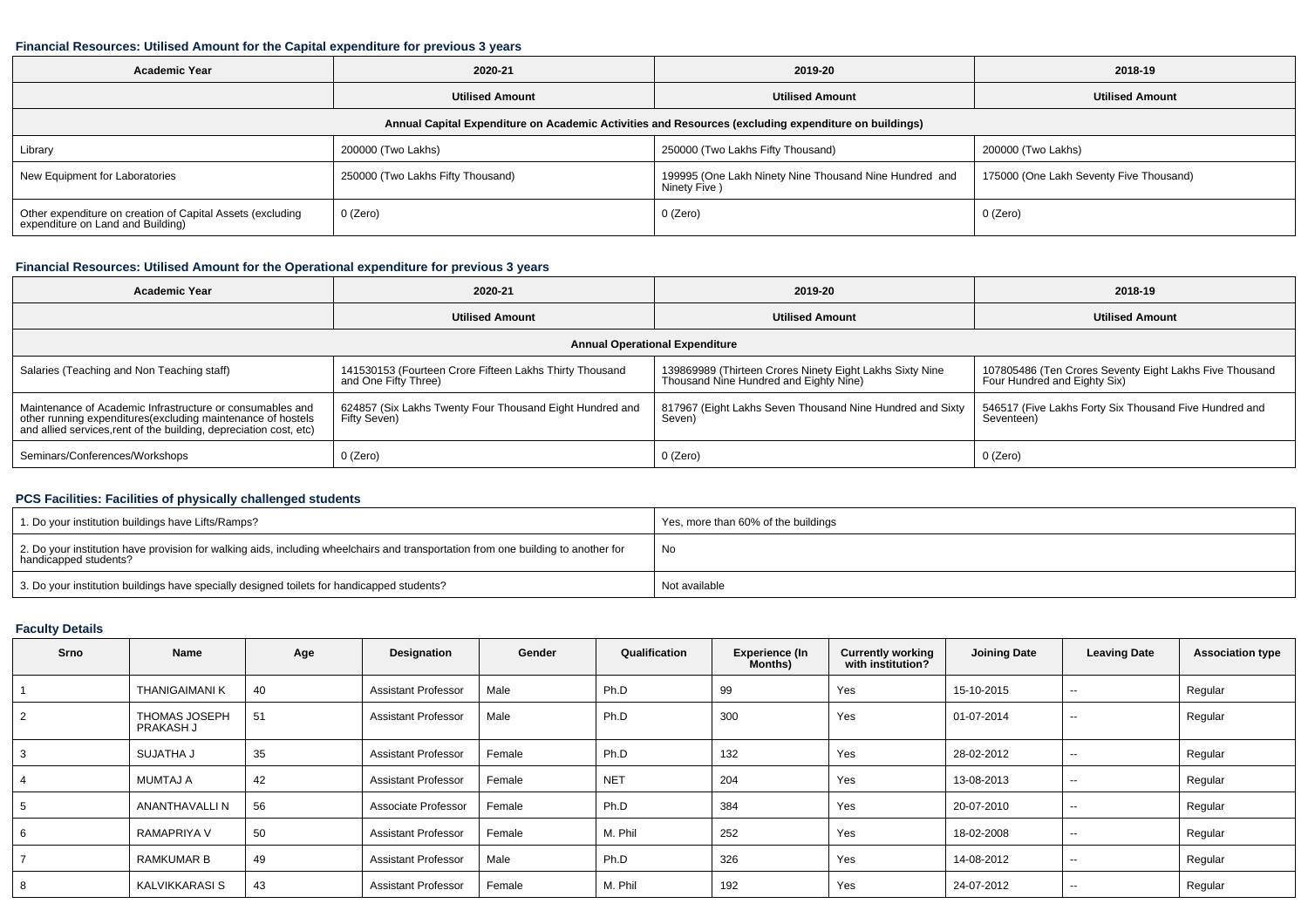| 9  | <b>GOMATHIV</b>                    | 57 | <b>Assistant Professor</b> | Female | Ph.D        | 396 | Yes | 28-02-2011 | $\overline{\phantom{a}}$ | Regular |
|----|------------------------------------|----|----------------------------|--------|-------------|-----|-----|------------|--------------------------|---------|
| 10 | JAISANKAR N                        | 54 | <b>Assistant Professor</b> | Male   | M. Phil     | 264 | Yes | 28-07-2016 | $\overline{\phantom{a}}$ | Regular |
| 11 | SRIVIDHYA G                        | 49 | <b>Assistant Professor</b> | Female | Ph.D        | 300 | Yes | 01-08-2016 |                          | Regular |
| 12 | <b>SHAKILA S</b>                   | 40 | <b>Assistant Professor</b> | Female | M. Phil     | 187 | Yes | 19-06-2017 | --                       | Regular |
| 13 | JOSEPH A                           | 55 | <b>Assistant Professor</b> | Male   | Ph.D        | 264 | Yes | 15-09-2014 | $\overline{\phantom{a}}$ | Regular |
| 14 | <b>NARSIS1</b>                     | 54 | <b>Assistant Professor</b> | Male   | Ph.D        | 360 | Yes | 08-08-2012 | $\overline{a}$           | Regular |
| 15 | MURALITHARAN K                     | 50 | <b>Assistant Professor</b> | Male   | Ph.D        | 192 | Yes | 29-07-2017 | $\overline{\phantom{a}}$ | Regular |
| 16 | SIVARAJAN A                        | 57 | <b>Assistant Professor</b> | Male   | Ph.D        | 342 | Yes | 26-12-2007 | $\overline{\phantom{a}}$ | Regular |
| 17 | VANATHAMMAL A                      | 51 | <b>Assistant Professor</b> | Female | Ph.D        | 300 | Yes | 15-06-2017 | --                       | Regular |
| 18 | SAHAYA AMUTHA                      | 48 | <b>Assistant Professor</b> | Female | Ph.D        | 317 | Yes | 01-10-2015 | --                       | Regular |
| 19 | <b>GAYATHRIT</b>                   | 42 | <b>Assistant Professor</b> | Female | M. Phil     | 216 | Yes | 21-02-2011 | $\overline{\phantom{a}}$ | Regular |
| 20 | SELVARANI V                        | 55 | <b>Assistant Professor</b> | Female | Ph.D        | 348 | Yes | 13-10-2008 | --                       | Regular |
| 21 | <b>SHARMILA M</b>                  | 40 | <b>Assistant Professor</b> | Female | Ph.D        | 84  | Yes | 04-03-2016 | $\overline{\phantom{a}}$ | Regular |
| 22 | <b>UMAMAHESWARI</b>                | 52 | <b>Assistant Professor</b> | Female | M. Phil     | 120 | Yes | 13-08-2013 | ⊷.                       | Regular |
| 23 | <b>SUJI BRINDHA</b><br>THEODORE F  | 56 | <b>Assistant Professor</b> | Female | Ph.D        | 312 | Yes | 27-07-2010 | $\overline{\phantom{a}}$ | Regular |
| 24 | <b>SENTHIL</b><br>SIVAKUMAR B      | 45 | <b>Assistant Professor</b> | Male   | Ph.D        | 194 | Yes | 29-07-2015 | $\overline{\phantom{a}}$ | Regular |
| 25 | <b>LAKSHMI A</b>                   | 39 | <b>Assistant Professor</b> | Female | Ph.D        | 200 | Yes | 25-07-2012 | $\overline{\phantom{a}}$ | Regular |
| 26 | RABIA JAHANI<br>ARZANA G           | 45 | <b>Assistant Professor</b> | Female | Ph.D        | 192 | Yes | 28-02-2011 | $\overline{\phantom{a}}$ | Regular |
| 27 | MANI G K                           | 47 | <b>Assistant Professor</b> | Male   | Ph.D        | 264 | Yes | 13-07-2010 | н.                       | Regular |
| 28 | SELVI P                            | 48 | <b>Assistant Professor</b> | Female | M. Phil     | 300 | Yes | 20-07-2010 | --                       | Regular |
| 29 | S KOLANGI<br>KANNAN                | 45 | <b>Assistant Professor</b> | Male   | Ph.D        | 268 | Yes | 04-06-2018 | $\overline{\phantom{a}}$ | Regular |
| 30 | <b>DURGADEVIL</b>                  | 41 | <b>Assistant Professor</b> | Female | <b>NET</b>  | 204 | Yes | 06-11-2015 | $\overline{\phantom{a}}$ | Regular |
| 31 | POONKOTHAI R                       | 54 | <b>Assistant Professor</b> | Female | Ph.D        | 264 | Yes | 03-03-2014 | $\overline{\phantom{a}}$ | Regular |
| 32 | <b>MALATHI A</b>                   | 54 | <b>Assistant Professor</b> | Female | M. Phil     | 240 | Yes | 30-06-2009 | --                       | Regular |
| 33 | <b>RAMAN V</b>                     | 51 | <b>Assistant Professor</b> | Male   | Ph.D        | 276 | Yes | 14-07-2010 | $\sim$                   | Regular |
| 34 | <b>KALPANA A</b>                   | 44 | <b>Assistant Professor</b> | Female | Ph.D        | 159 | Yes | 01-08-2016 | $\sim$                   | Regular |
| 35 | <b>IMMANUVEL D</b>                 | 37 | <b>Assistant Professor</b> | Male   | Ph.D        | 180 | Yes | 02-02-2016 | н.                       | Regular |
| 36 | LAKSHMI<br>NARAYANAN R             | 50 | <b>Assistant Professor</b> | Male   | <b>SLET</b> | 204 | Yes | 28-02-2011 | $\overline{\phantom{a}}$ | Regular |
| 37 | <b>BAGAVATH</b><br><b>GEETHA P</b> | 54 | <b>Assistant Professor</b> | Female | Ph.D        | 360 | Yes | 09-07-2009 | Ξ.                       | Regular |
| 38 | JAYAGEETHA P                       | 43 | <b>Assistant Professor</b> | Female | M. Phil     | 240 | Yes | 09-07-2009 | Щ,                       | Regular |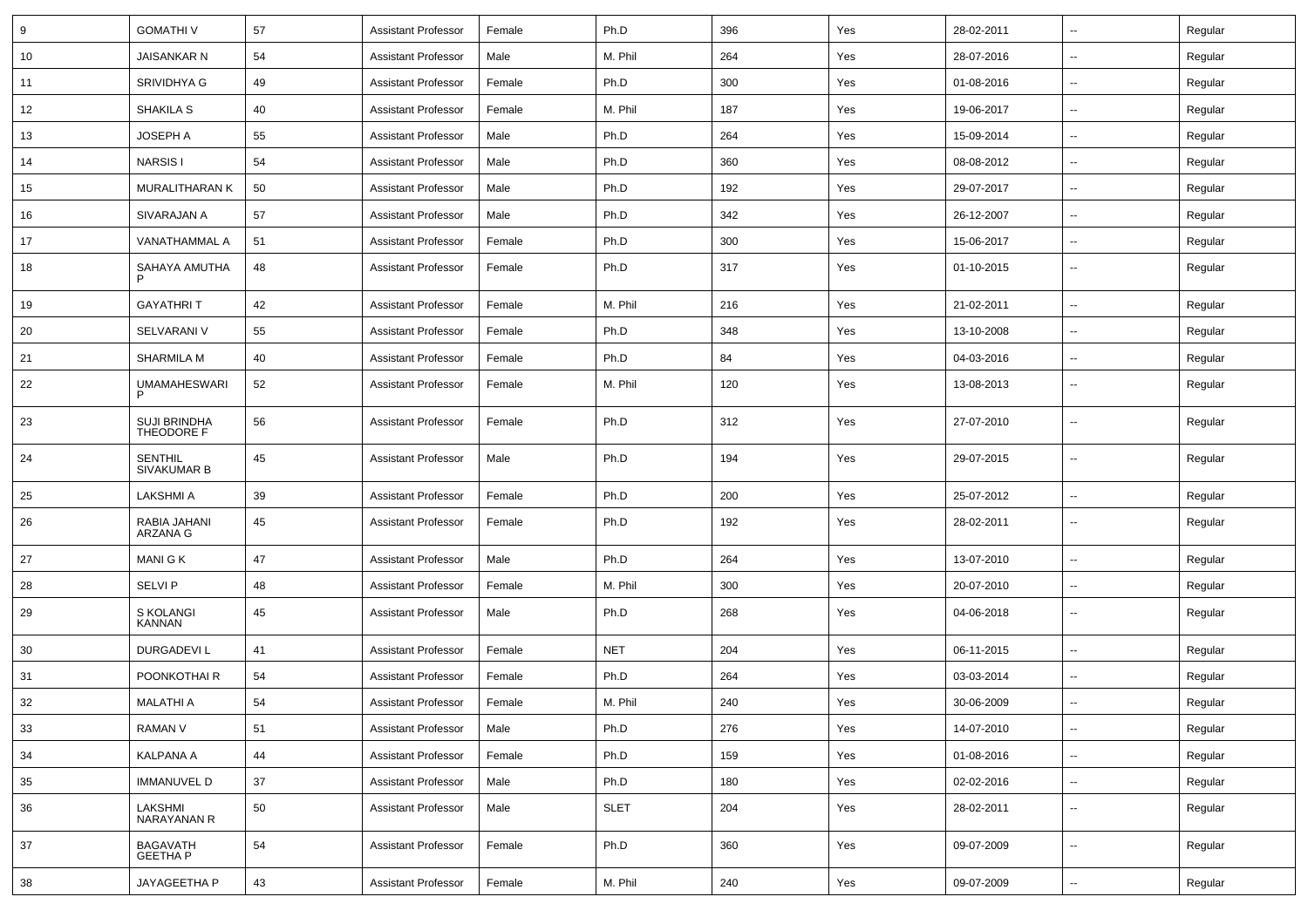| 39 | K B<br><b>DHANALAKSHMI</b> | 48 | <b>Assistant Professor</b> | Female | Ph.D    | 187 | Yes | 18-09-2018 | --                       | Regular |
|----|----------------------------|----|----------------------------|--------|---------|-----|-----|------------|--------------------------|---------|
| 40 | POORANI A                  | 41 | <b>Assistant Professor</b> | Female | Ph.D    | 224 | Yes | 28-07-2015 | $\overline{\phantom{a}}$ | Regular |
| 41 | <b>THARINI K</b>           | 50 | <b>Assistant Professor</b> | Female | Ph.D    | 235 | Yes | 14-08-2012 | -−                       | Regular |
| 42 | <b>JAISANKAR V</b>         | 49 | <b>Assistant Professor</b> | Male   | Ph.D    | 300 | Yes | 08-08-2012 | н.                       | Regular |
| 43 | SARAVANA<br><b>KUMAR G</b> | 39 | <b>Assistant Professor</b> | Male   | Ph.D    | 168 | Yes | 11-02-2017 | $\overline{\phantom{a}}$ | Regular |
| 44 | SUDHAKARAN R               | 44 | <b>Assistant Professor</b> | Male   | Ph.D    | 148 | Yes | 11-09-2014 | $\overline{\phantom{a}}$ | Regular |
| 45 | <b>SHAKILA S</b>           | 54 | <b>Assistant Professor</b> | Female | Ph.D    | 366 | Yes | 22-02-2011 | --                       | Regular |
| 46 | SELVENDRAN A               | 54 | Associate Professor        | Male   | Ph.D    | 348 | Yes | 08-08-2012 | ⊷.                       | Regular |
| 47 | SUBBULAKSHMI V             | 43 | <b>Assistant Professor</b> | Female | Ph.D    | 144 | Yes | 04-11-2015 | ⊶.                       | Regular |
| 48 | <b>FARITHA ASMA A</b>      | 42 | <b>Assistant Professor</b> | Female | Ph.D    | 228 | Yes | 16-08-2012 | --                       | Regular |
| 49 | JAYANTHIMALA S             | 55 | <b>Assistant Professor</b> | Female | Ph.D    | 372 | Yes | 23-07-2010 | -−                       | Regular |
| 50 | <b>MALARVIZHI R</b>        | 52 | <b>Assistant Professor</b> | Female | Ph.D    | 321 | Yes | 14-08-2012 | $\overline{a}$           | Regular |
| 51 | <b>LALITHA V</b>           | 50 | <b>Assistant Professor</b> | Female | Ph.D    | 204 | Yes | 09-08-2014 | --                       | Regular |
| 52 | SARATHA N                  | 52 | <b>Assistant Professor</b> | Female | Ph.D    | 348 | Yes | 28-02-2011 | ⊷.                       | Regular |
| 53 | ANGAMUTHU A                | 48 | Associate Professor        | Male   | Ph.D    | 336 | Yes | 28-02-2011 | −−                       | Regular |
| 54 | <b>NAPOLEON K</b>          | 42 | <b>Assistant Professor</b> | Male   | M. Phil | 180 | Yes | 27-07-2016 | н.                       | Regular |
| 55 | PREMA P                    | 43 | <b>Assistant Professor</b> | Female | M. Phil | 180 | Yes | 29-07-2014 | ⊷.                       | Regular |
| 56 | C SURENDRA<br>DILIP        | 41 | <b>Assistant Professor</b> | Male   | Ph.D    | 184 | Yes | 27-07-2018 | --                       | Regular |
| 57 | <b>KALIDASS S</b>          | 53 | <b>Assistant Professor</b> | Male   | Ph.D    | 359 | Yes | 10-12-2015 | $\overline{\phantom{a}}$ | Regular |
| 58 | <b>ASOKANT</b>             | 50 | <b>Assistant Professor</b> | Male   | Ph.D    | 187 | Yes | 01-07-2009 | --                       | Regular |
| 59 | RAJAN D                    | 56 | <b>Assistant Professor</b> | Male   | Ph.D    | 252 | Yes | 16-06-2017 | ⊷.                       | Regular |
| 60 | SENGUTTUVAN M              | 50 | <b>Assistant Professor</b> | Male   | Ph.D    | 288 | Yes | 26-12-2007 | $\overline{\phantom{a}}$ | Regular |
| 61 | ARUMUGAM T                 | 51 | <b>Assistant Professor</b> | Male   | Ph.D    | 288 | Yes | 20-07-2010 | --                       | Regular |
| 62 | MURALITHARAN P             | 42 | <b>Assistant Professor</b> | Male   | Ph.D    | 168 | Yes | 01-11-2017 | $\overline{\phantom{a}}$ | Regular |
| 63 | <b>VIDHYA V</b>            | 39 | <b>Assistant Professor</b> | Female | M. Phil | 173 | Yes | 30-07-2015 |                          | Regular |
| 64 | <b>AKKILA T</b>            | 49 | <b>Assistant Professor</b> | Female | Ph.D    | 281 | Yes | 08-08-2013 | $\sim$                   | Regular |
| 65 | SHANTHINI P                | 56 | <b>Assistant Professor</b> | Female | M. Phil | 324 | Yes | 26-12-2007 | Щ,                       | Regular |
| 66 | ANBALAGAN P                | 56 | <b>Assistant Professor</b> | Male   | Ph.D    | 312 | Yes | 21-07-2010 | Щ,                       | Regular |
| 67 | P KARIKALAN                | 54 | <b>Assistant Professor</b> | Male   | Ph.D    | 276 | Yes | 13-10-2017 | $\overline{\phantom{a}}$ | Regular |
| 68 | ARIVAZHAGAN M              | 55 | <b>Assistant Professor</b> | Male   | Ph.D    | 336 | Yes | 07-07-2014 | $\overline{\phantom{a}}$ | Regular |
| 69 | KANAGAVALLI A              | 46 | <b>Assistant Professor</b> | Female | Ph.D    | 276 | Yes | 01-08-2012 | $\overline{\phantom{a}}$ | Regular |
| 70 | JOHN GILBERT G             | 58 | <b>Assistant Professor</b> | Male   | Ph.D    | 264 | Yes | 19-11-2008 | ⊶.                       | Regular |